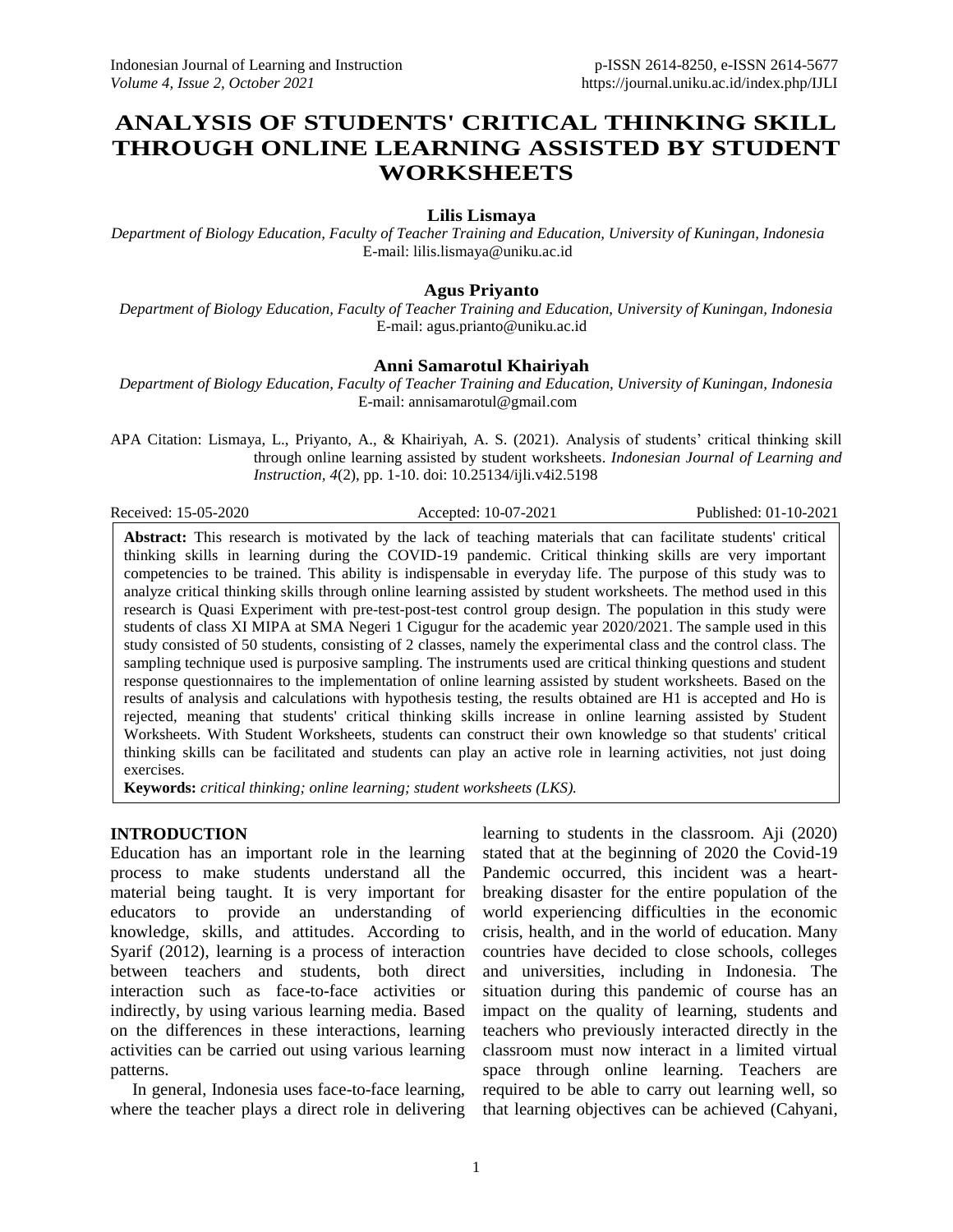*Analysis of students' critical thinking skill through online learning assisted by student worksheets*

Listiana, & Larasati, 2020).

According to Delen & Liew (2016), the development of online learning will greatly assist students in considering ways to use good selflearning strategies. Online learning is one of the effective ways to be applied in the world of education, because most of its implementation is at the secondary and tertiary education levels that already understand the use of technology, making online learning will greatly affect its effectiveness, in emergency conditions such as the Covid-19 pandemic.

Online learning in Indonesia also has shortcomings in its implementation, according to Pangondian, Santosa, & Nugroho (2019), the shortcomings in online learning are the lack of fast feedback during the learning process, then sometimes it makes some people feel uncomfortable using the new learning process, in remote areas it is very difficult reaching the existing internet, so that it is not optimal in the learning process. This deficiency is one of the impacts due to the lack of training in students' critical thinking skills.

According to Ariyana, Pudjiastuti, & Bestary (2018), critical thinking is a process where all knowledge and abilities are mobilized in solving problems that arise, making decisions, analysing all assumptions that arise and conducting investigations or research based on data and information that has been obtained so as to produce information or conclusions that desired.

This critical thinking skill is very important to be mastered by students (Pujianti, 2020), because through critical thinking, students will be trained to observe the situation, raise questions, formulate hypotheses, make observations, collect data, and provide conclusions. Wahyuni (2015) stated that critical thinking also trains students to think logically and not to accept things easily.

According to Ita (2014), teachers need tools in learning so that learning can run smoothly. The teacher's efforts are to make it easier for students to understand and the concepts received by students are more durable, so the teacher can develop one of the teaching materials in the form of student worksheets (LKS). The use of student worksheets (LKS) is able to assist students in facilitating knowledge and training critical thinking, in line with the opinion of Astuti, Purwoko, & Indaryanti (2017), suggesting that student worksheets can

express students' ideas and opinions in criticizing the problems that exist in the LKS so that with the LKS process of training students' critical thinking will be more focused and comprehensive (Suryawati, 2017). With LKS, students can construct knowledge so that students can criticize lessons and can play an active role, not just doing exercises. Meanwhile, according to Arafah, Priyono, & Ridlo (2012), the use of LKS is used as a reference to guide the implementation of learning activities and also as a learning tool. LKS contains student activity sheets and practice questions, LKS also contains a summary of the material, then LKS is also a means to assist and facilitate teaching and learning activities.

Judging from the online learning process implemented during the current pandemic, there are not many teaching materials that can facilitate the practice of critical thinking skills (Yamin, 2020), while critical thinking skills are very important competencies to be trained. This ability is indispensable in daily life. This is supported by research that has been carried out by Khotimas (2017) which showed that based on the analysis of data obtained by students in the class who have mastered critical thinking skills after carrying out learning using worksheets. and after learning takes place post-test. This is evidenced by the average value of n-gain of 0.69. Thus, to be able to train critical thinking skills to achieve well, worksheets are given as teaching materials in facilitating students to practice critical thinking skills, especially in online learning during the pandemic

LKS is stated to be effective in improving students' critical thinking as in Islamia's research (2019) that LKS shows an average score of 89%. This is because the LKS developed has good quality as a tool in training critical thinking in learning.

The novelty value in this study is that there are not many teaching materials that can facilitate students' critical thinking skills during online learning, the use of critical thinking worksheets contains contextual problems and the questions given refer to critical thinking indicators. So that this research can be useful for teachers to make it easier for teachers to train students' critical thinking skills, especially on immune system material in the online learning process during the current Covid-19 pandemic.

Based on the background above, the researchers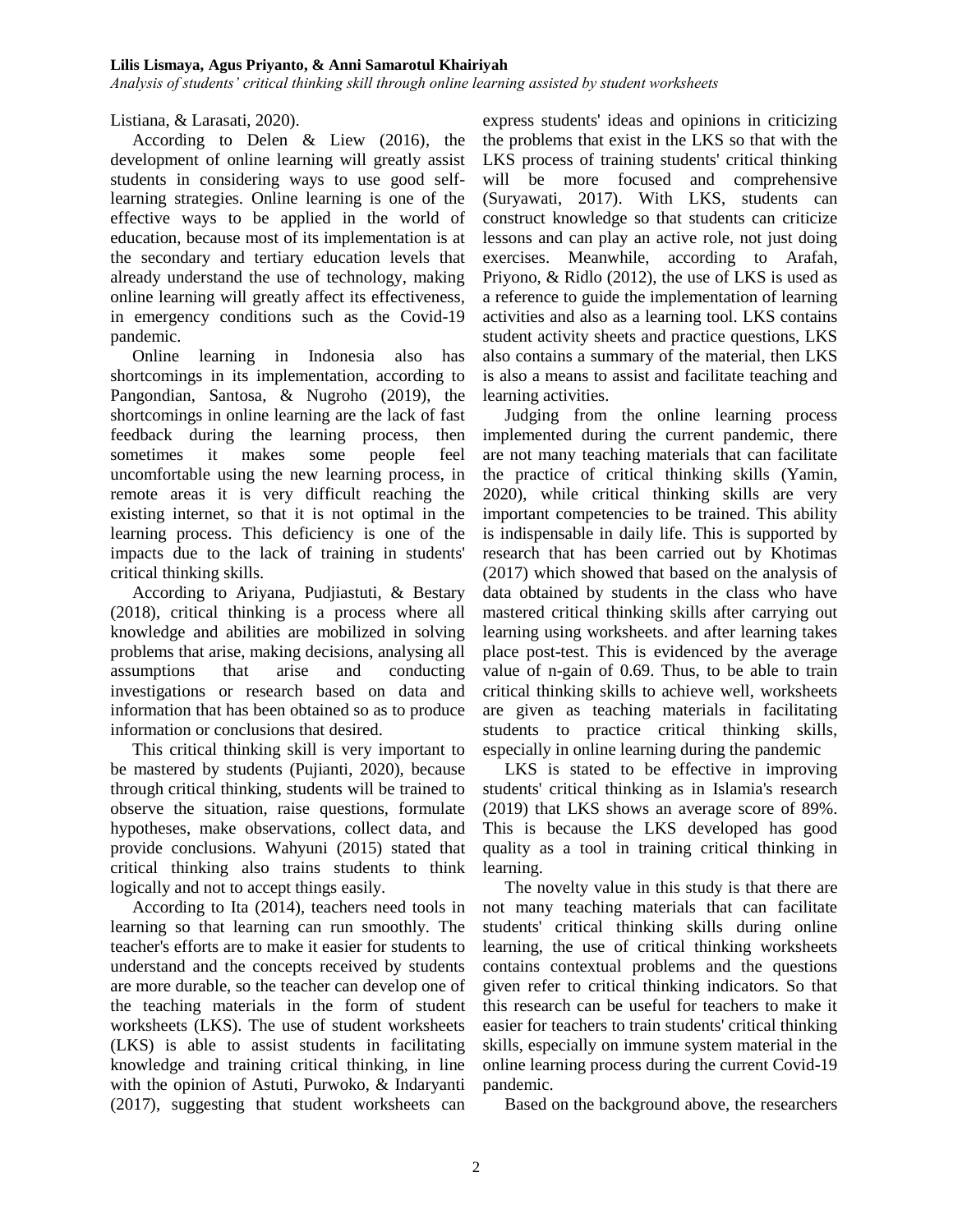are interested in conducting a research entitled "Students' Critical Thinking Skills through Online Learning Assisted by student worksheets (LKS)".

### **METHOD**

The research method used is Quasy Experiment with a pre-test-post-test control group design research design (Sugiyono, 2017). The population in this study were students of class XI science at SMA N 1 Cigugur which consisted of 3 science classes with a total of 79 students. The sample was obtained using the purposive sampling technique, as many as two classes; class XI IPA 1 as the experimental class and XI IPA 2 as the control class. Data collection techniques used in this study were through tests and non-tests. The instrument used in this research is in the form of standardized critical thinking essay test questions, which are given during pre-test and post-test. In addition, a questionnaire was also used to reveal student responses to LKS-assisted online learning.

| <b>Material</b> | Aspect                                                | <b>Tuble 1: Sharehold Charles interacting Sharehold Replace</b><br><b>Indicators</b> | No.            |
|-----------------|-------------------------------------------------------|--------------------------------------------------------------------------------------|----------------|
|                 |                                                       |                                                                                      | of question    |
|                 | Elementary Clarification                              | Focusing the question                                                                | 1,2            |
|                 |                                                       | Analyzing arguments                                                                  | 3,4            |
| Immune          | <b>Basic Support</b>                                  | Considering the credibility of a<br>source                                           | 5,6            |
| <b>System</b>   | Inference                                             | Making induction and<br>considering induction results                                | 7,8            |
|                 | Advance clarification                                 | Identify assumptions                                                                 | 9,10           |
|                 | Strategy and tactic                                   | Deciding an action                                                                   | 11,12          |
| Total           |                                                       |                                                                                      | 12             |
|                 |                                                       | Table 2. Questionnaire sheet instrument grid                                         |                |
| N <sub>0</sub>  | <b>Indicators</b>                                     |                                                                                      | <b>Item No</b> |
| -1.             | The effectiveness of the implementation of online     | 1,2                                                                                  |                |
|                 | learning on the material of the immune system         |                                                                                      |                |
| $\mathfrak{D}$  | Students' motivation and interest in learning towards |                                                                                      | 3,4,5,8,9      |
|                 | online learning assisted by LKS                       |                                                                                      |                |
| 3               | The role of LKS in critical thinking                  | 10, 12, 13, 14, 15                                                                   |                |
| Total           |                                                       |                                                                                      | 15             |

Table 1. *Student critical thinking skill test grid*

## **RESULTS AND DISCUSSION**

*Analysis of pre-test result* 

To measure students' initial critical thinking skills, students are given a pretest in the form of 12 critical thinking skills description tests that have previously been tested by instruments and contain 6 indicators of critical thinking skills. The mean value of the pretest from the control class and the experimental class can be seen in the table below:

| Table 3. Pre-test mean |           |       |      |  |  |  |
|------------------------|-----------|-------|------|--|--|--|
| Class                  |           | Mean  | DS   |  |  |  |
| Experiment             | $\lambda$ | 36.67 | 5.61 |  |  |  |
| Control                |           | 37.78 |      |  |  |  |

Based on the table of pre-test scores for the two classes, namely control and experiment, the results were not much different. Based on the results of the pre-test given to the experimental class and the control class, the results showed that it did not show a significant difference, meaning that students had the same initial ability, the two sample classes had relatively the same critical thinking skills. The mean overall pre-test scores of the experimental class and control class students are not much different as shown in the table, namely 36.67 in the experimental class and 37.78 in the control class.

### *Hypothesis test (t test)*

Homogeneity of variance that was carried out previously, hypothesis testing was carried out using the t-test, because the data group was homogeneous. The results of the t-test on the pretest data The results of the t-test on the pre-test data of the experimental class and control class are presented in the table: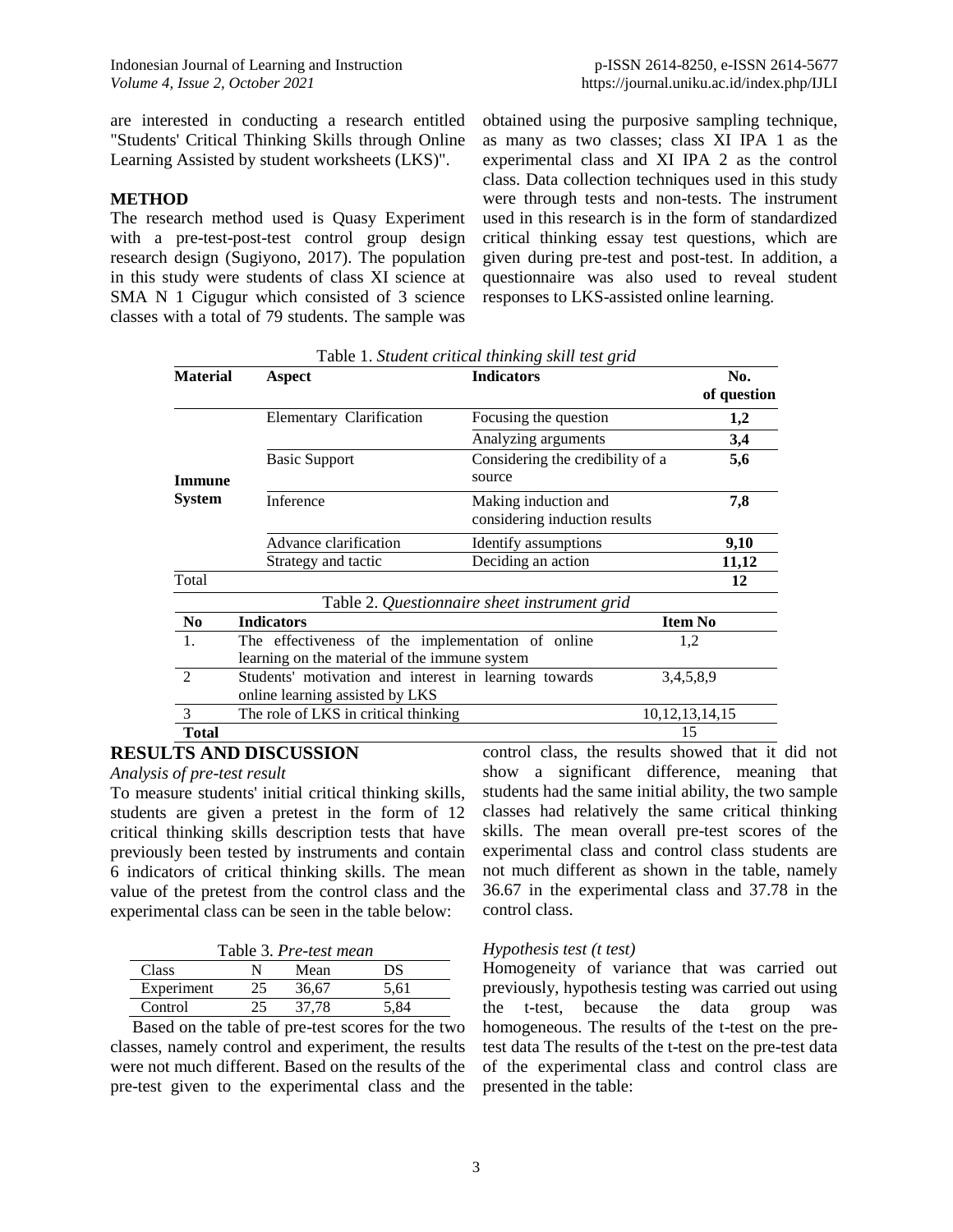*Analysis of students' critical thinking skill through online learning assisted by student worksheets*

| Table 4. The result of pretest data hypothesis test |         |    |        |                   |  |  |  |
|-----------------------------------------------------|---------|----|--------|-------------------|--|--|--|
| Class                                               | tcount  | Db | tTable | <b>Conclusion</b> |  |  |  |
| Experiment and Control                              | $-0.69$ | 48 | 2.01   | Nothing is better |  |  |  |
|                                                     |         |    |        |                   |  |  |  |

Because the variance of the data is homogeneous, it is continued to test the hypothesis, namely the t-test and the t-value is -0.69 and t-table is 2.01. Because the value of t-count  $\lt$  t-table,  $-0.69$  which is  $< 2.01$  then H0 is accepted and H1 is rejected, which means that the two sample groups, both the experimental class and the control class, have no significant or equivalent initial differences in critical thinking abilities.

#### *Analysis of posttest results*

The mean of posttest from the control class and the experimental class can be seen in table 5.

| Table 5. Posttest mean score |    |  |       |      |  |  |  |
|------------------------------|----|--|-------|------|--|--|--|
| <b>Class</b><br>DS<br>Mean   |    |  |       |      |  |  |  |
| Experiment                   | 25 |  | 56,67 | 7.64 |  |  |  |
| Control                      | 15 |  | 42.78 | 6.36 |  |  |  |
|                              |    |  |       |      |  |  |  |

Based on the table, the experimental class has a higher mean post-test value than the control class.

The results of the post-test calculation of critical thinking skills in the control class and the experimental class. Based on the table, the mean value of the post-test obtained by the experimental class is 56.67 while the mean value of the control class is only 42.78. This shows that online learning assisted by worksheets has a positive effect on students' critical thinking skills. In other words, students' critical thinking skills can increase because it is facilitated by online learning assisted by student worksheets. Furthermore, the post-test results of the two classes were used to test the hypothesis.

Based on the homogeneity of variance test that was carried out previously, hypothesis testing was carried out using the t-test, because the data group was homogeneous. The results of the t-test on the post-test data of the experimental class and control class are presented in table 6.

Table 6. *Post-test data hypothesis test results*

| Llass                        | <b>count</b>                  |    | <b>TTable</b>                          | :onclusion                                      |
|------------------------------|-------------------------------|----|----------------------------------------|-------------------------------------------------|
| ∠ontrol<br>Experiment<br>and | $\cdot$<br><u>д</u> -<br>シューン | 46 | $\cdot$ $\cap$ $\cdot$<br>$\sim$<br>v. | T<br>н<br>is accepted<br>. rejected.<br>1 I 1 C |

From the data above, it can be seen that the mean percentage of critical thinking indicators achievement after learning in the control class and experimental class results in a t-count of 5.45 and a t-table of 2.01. Because the value of t-count  $>$  ttable is  $5.45 > 2.01$ , then H1 is accepted and H0 is rejected, meaning that there is an increase in students' critical thinking skills in online learning assisted by critical thinking worksheets. The mean learning process in the achievement of critical thinking indicators in the experimental class is greater than the control class, so when it is compared with the results of the pre-test, the experimental class and control class have increased the achievement of the critical thinking ability indicator.

The N-Gain calculation is carried out to analyze the magnitude of the increase in students' critical thinking skills, from the results of the analysis by comparing the results of the pretest and posttest experimental class and control class. The results of the calculation of the mean N-Gain can be seen in table 7:

Table 7. *Comparison of the mean value of the experimental class and the control class*

| Class      |                | Criteria        |        |        |
|------------|----------------|-----------------|--------|--------|
|            | <b>Pretest</b> | <b>Posttest</b> | N-Gain |        |
| Experiment | 50             |                 |        | Medium |
| Control    |                | ∸               | .08    | .OW    |

The results of the N-Gain analysis obtained by the experimental class and control class in table 7 show that the experimental class has improved better when compared to the control class, with the mean of N-Gain value in the experimental class 0.31 including in the medium category and for the control class 0.08 is included in the low category. This shows that there is a difference in the improvement of students' critical thinking skills between the experimental class and the control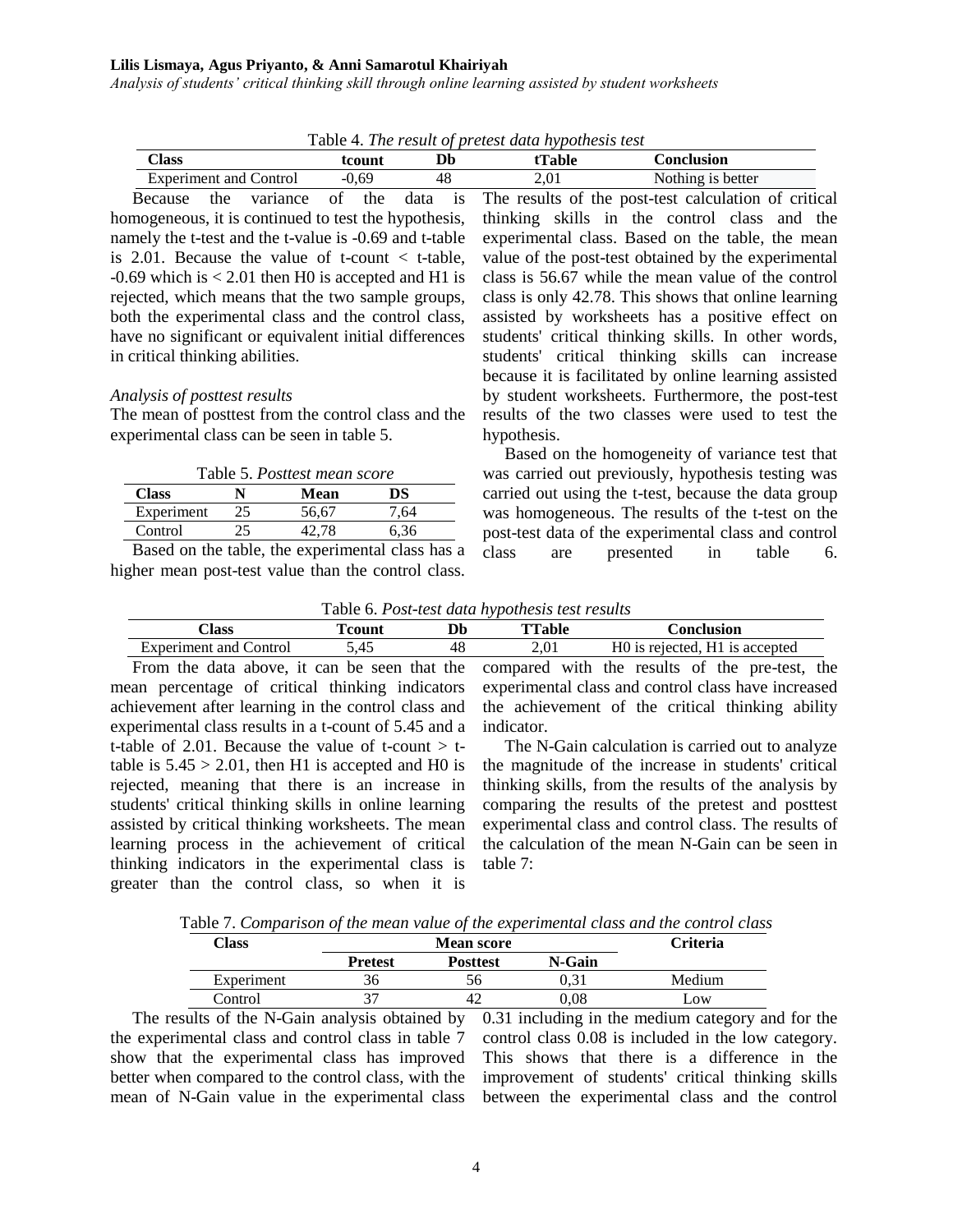class.

*The percentage value of each critical thinking indicator for the experimental class and the control class*

The critical thinking ability description test sheet is made based on critical thinking ability indicators which consist of (1) focusing questions, (2) analysing arguments, (3) considering the credibility of a source, (4) making inductions and considering the results of induction, (5) identifying assumptions (6) deciding an action (Ennis, 1996). Critical thinking indicators are applied to the description test questions which was given to students at the pre-test and post-tests. The results of the recapitulation of the value of each critical thinking indicator are shown in Figure 1.



|  | Figure 1. The percentage value of each critical thinking indicator |  |  |  |
|--|--------------------------------------------------------------------|--|--|--|
|  |                                                                    |  |  |  |

Based on Figure 1, it shows that the pretest results in the experimental class on indicator 1 are 39%, indicator 2 is 41%, indicator 3 is 31%, indicator 4 is 33%, indicator 5 is 34%, indicator 6 is 41%. As for the control class, the pretest scores on indicator 1 are 41%, indicator 2 is 37%, indicator 3 is 35%, indicator 4 is 38%, indicator 5 is 35%, and indicator 6 is 39%.

After being given a posttest, each indicator of critical thinking increased, in the experimental class, the posttest score was 61% for indicator 1, 61% for indicator 2, 53% for indicator 3, 49% for indicator 4, 57% for indicator 5, and 59% for indicator 6. While the percentage results in the control class posttest are 49% for indicator 1, 43% for indicator 2, 39% for indicator 3, 40% for indicator 4, 41% for indicator 5, and 46% for indicator 6. In both the experimental class and the control class, the indicator that experienced the highest pattern of improvement was indicator 1, namely the indicator focusing on questions, the mean result was that the experimental class was

61% and the control class was 49% this is due to the learning process in the class. Experiments with the interaction of the question and answer process that take place in the learning process, this makes students more trained in terms of critical thinking skills, especially in focusing questions. So we can conclude that the increase in the experimental class is higher than the control class because the experimental class is facilitated by critical thinking worksheets as teaching materials.

### *Data analysis of questionnaire result*

The questionnaire sheet instrument was used to reveal student responses to online learning assisted by critical thinking worksheets carried out in the experimental class; class XI IPA 1. The questionnaire sheet for each indicator consisted of fifteen statements from the three indicators of the student response questionnaire. The percentage of the questionnaire for each statement has a different response. The results of the calculation of the questionnaire sheet obtained a percentage that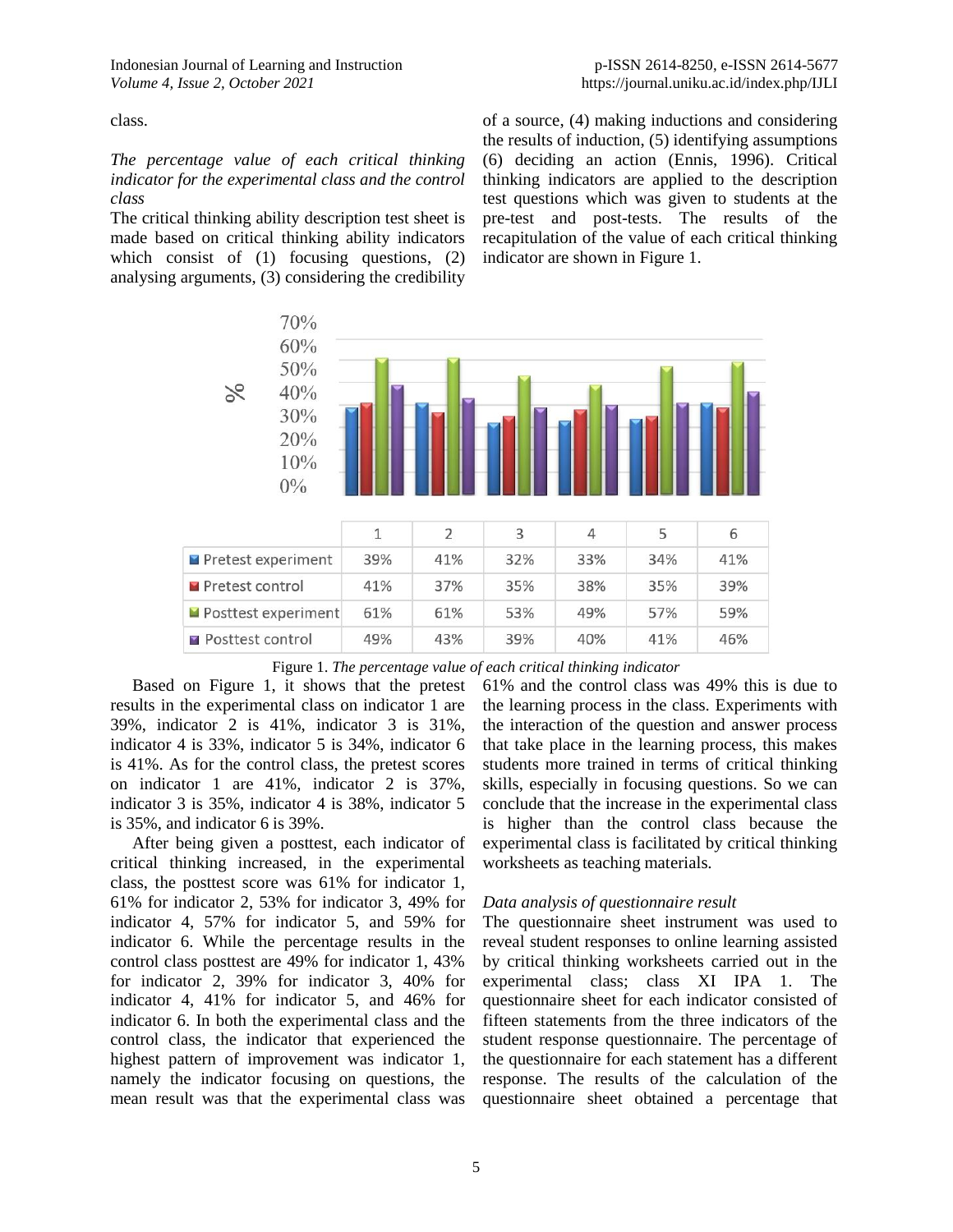*Analysis of students' critical thinking skill through online learning assisted by student worksheets*

shows the response of the experimental class during the learning process. The results of the calculation of the questionnaire sheet are adjusted to the score of each questionnaire item that is used to reveal student responses to online learning using critical thinking worksheets that take place in the experimental class.

The following is a diagram of the questionnaire percentage to reveal student responses to the implementation of online learning assisted by critical thinking worksheets.



Figure 2. *Questionnaire average for each indicator*

Students' responses to the learning process using LKS critical thinking in the experimental class showed that the highest indicator is the indicator of student motivation and interest in learning which is 85%, this is evidenced at the time of learning assisted by LKS that students feel that using this LKS can help in training critical thinking skills, especially during online learning during the pandemic. Then the second highest indicator on the indicator of the role of LKS on critical thinking obtained results of 82%, this is proven when learning using LKS, students find it easier to formulate a question, analyze arguments, consider results from a source based on literature, make conclusions, can identify assumptions in circulation, and can decide what action to choose. Then the results of the third indicator on the online learning process indicator obtained results of 79% positive student responses, this is because at the time of learning, the media used was using Zoom, not just WhatsApp groups, so the interaction process between teachers and students was more visible than when learning, students find it easier to understand the material presented. Of the three indicators, they gave a high positive response to the implementation of LKS-assisted online learning towards students' critical thinking on immune system material.

Based on the results of the analysis, the posttest value of the experimental class is higher than the posttest value of the control class, this is because the worksheets given are different between the control class and the experimental class. The worksheets given for the experimental class have facilitated critical thinking skills, where the worksheets that have been presented have several special characteristics, including the problems are more contextual, making students easier in learning at school because it can be implemented in daily life, can be easily understood by students, and contextual problems will make students have high curiosity or curiosity. This is in line with the opinion of Contextual learning strategies are needed in learning biology, because biology is related to nature. So it takes direct experience through experimentation through concepts and relate them to the real world. Therefore, the use of contextual-based worksheets is expected to improve student learning outcomes, especially on the concept of the human immune system (Suryani, 2016).

Then contextual problems will make students want to continue to analyze them, because analyzing is the basis of critical thinking as Lismaya (2017) mentioned that critical thinking is the result of problem solving activities or students are accustomed to problem-based learning. Problem-based learning is not only listening, taking notes, and memorizing material, but through problem-based learning students actively think, analyze, communicate, search and process data, which ultimately students conclude.

In addition, another characteristic of LKS is that it contains discourse taken from articles containing up-to-date content so that students have scientific content that can be accounted for. For example, the problem presented is about Covid-19 so that students will be more interested in knowing the relationship between the covid-19 virus and the immune material being studied, and the problem questions given refer to critical thinking indicators, namely in the cognitive realm C4 to C6. According to Anderson & Krathwol (2010), there are 2 levels of student thinking, namely low order thinking (C1-C3) and high order thinking (C4-C6). So that the cognitive level of HOTS which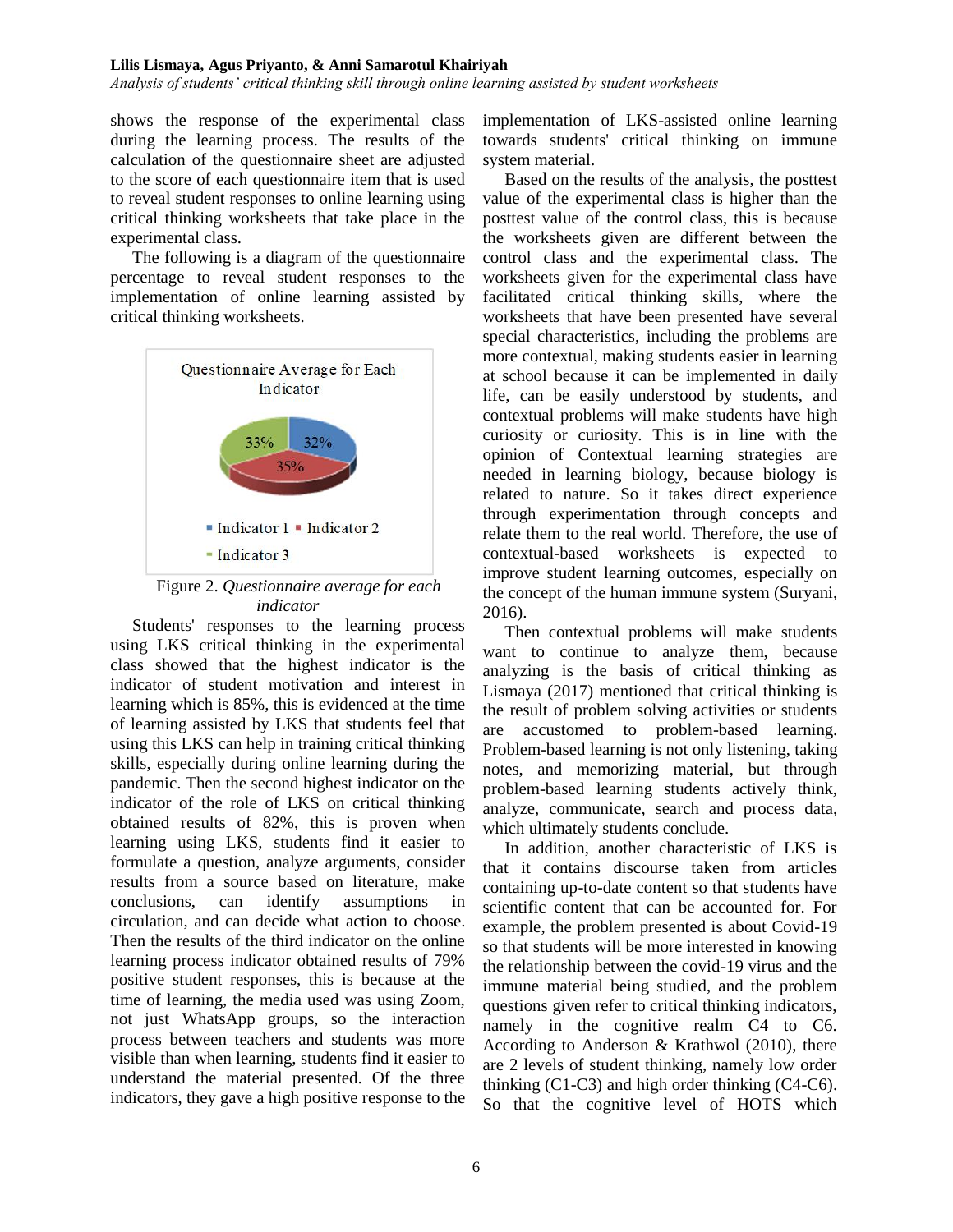includes the ability to analyze, evaluate, and create is an ability that must be developed by students so that they can think at higher levels or think critically (Wahyuni, 2015), so that the worksheets given to the experimental class make students more facilitated in terms of critical thinking skills. While in the control class the form of the LKS given is not contextual in nature, the questions given have a low cognitive domain, namely in CI and C2 only. This causes students to not be able to bring up their critical thinking.

Based on the results of the analysis of critical thinking skills on each indicator obtained, the first indicator is to focus on questions. The results of the analysis on this indicator show an increase in the mean pretest and posttest scores of 38.6 and 61.3. Meanwhile, in the control class, the mean pre-test and post-test scores were 41.3 and 48.6 where the indicator of focusing questions is the highest increase in the experimental class because during the online learning process between teachers and students interact with each other to ask questions, students are trained in asking questions about learning and during discussions discussing LKS so students can focus questions better. Then the LKS questions given refer to critical thinking indicators. This is in accordance with Hayati, Loka, & Anwar 's research (2019), that the ability to focus questions affects a person to be able to identify and formulate questions and criteria to consider possible answers.

The ability to focus questions is the ability of students to find / formulate problems from a given case or phenomenon. This makes students read the problem statement and find known facts from a problem to help solve the problem.

The second indicator is analyzing arguments, the results of the analysis show an increase in the average pretest and posttest scores of 41.3 and 60.6. While in the control class, the mean of pretest and post-test scores were 37.3 and 42.6. In the problems given to the experimental class, the worksheet contains aspects of analyzing arguments related to a phenomenon/information encountered. Students relate to the analysis of their arguments scientifically in order to find out whether the arguments are proven or not by their opinion on the issue. In accordance with Hayati et al.'s research (2019) analyzing arguments are directly related to the ability to analyze a person, someone who is able to give the right reasons in answering a

question can be ascertained to have high analytical skills. Analyzing problems directly can make students able to solve problems with more critical thinking.

The third indicator is the ability to consider credibility, based on the results of the analysis, it shows an increase in the mean of pre-test and posttest scores of 32.0 and 53.3. Meanwhile in the control class, the mean of pre-test and post-test scores were 35.3 and 38.6. Its activities in considering the suitability of the sources used are to find information/data, students are directed to find the right information according to the problems presented. Students can find and collect data that has been obtained and then put forward in solving the problems being faced so that they can develop their critical thinking skills. Experimental class students can find the right source according to the problem. In accordance with the research of Pujianti (2020) that basic abilities can increase significantly if a person is accustomed to finding information independently and choosing the right information to solve a problem. Students will make their own decisions about what direction to take in an investigation, what information to collect, and how to analyze and evaluate that information.

The fourth indicator is making and assessing conclusions, namely making inductions and considering the results of induction. The results of the analysis showed an increase in the mean value of the pretest and posttest that was equal to 32.6 and 48.6. Meanwhile, in the control class, the average pre-test and post-test scores were 38.0 and 40.1. Drawing conclusions based on facts is the purpose of inducing indicators and considering the results of this induction. When the data collection process has been collected, then the data processing process is carried out. In the problems that have been presented students were asked to make appropriate conclusions according to the problem. According to Nikmaturrohmah (2016), the ability to conclude is one aspect of critical thinking ability. The ability to conclude is the activity of the human mind based on the understanding or knowledge (truth), it has to achieve another new understanding or knowledge (truth).

The fifth indicator is identifying assumptions, the results of the analysis show an increase in the mean of pretest and posttest scores of 34.0 and 57.3. While in the control class, the mean of pretest and post-test scores were 35.3 and 40.6. The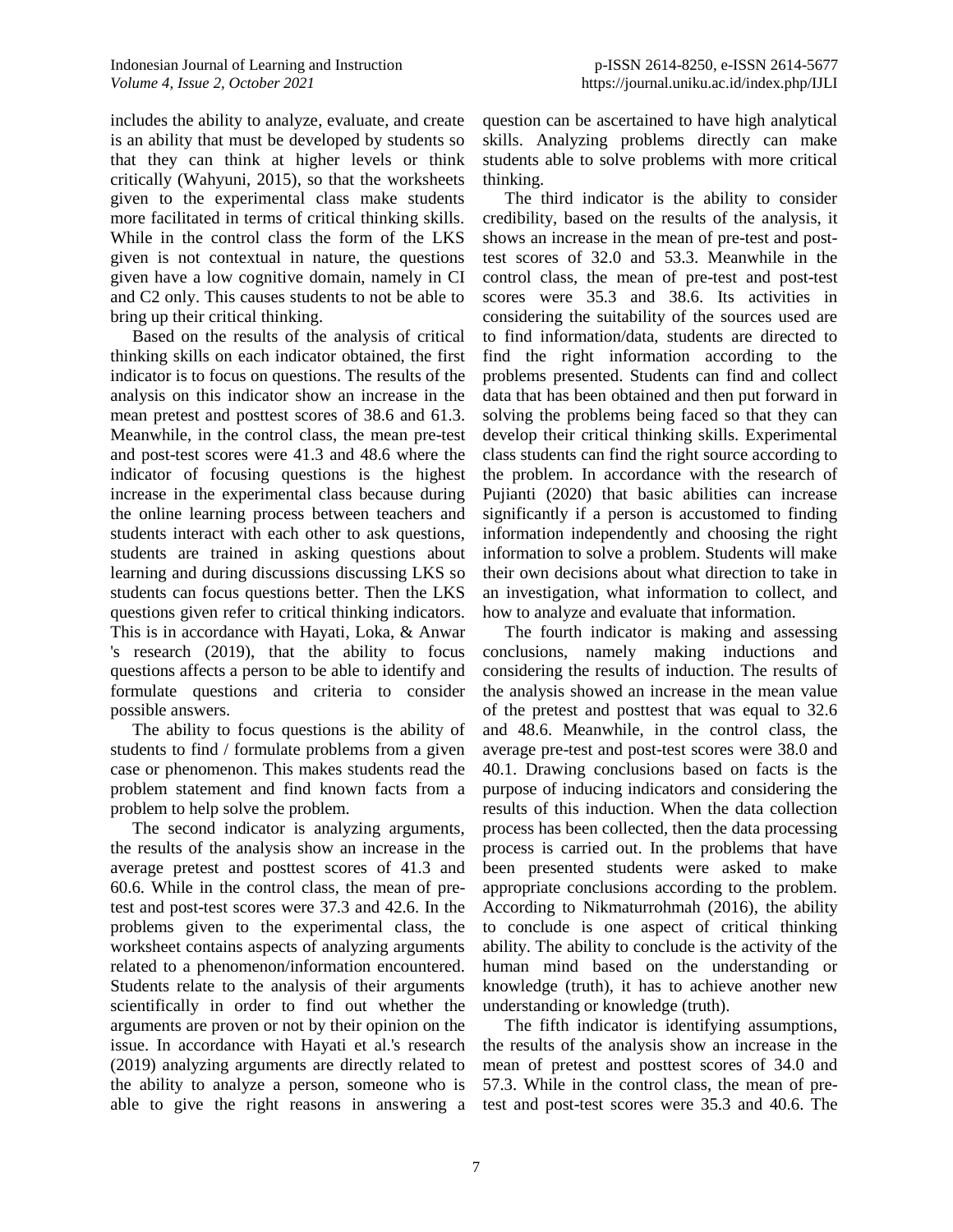*Analysis of students' critical thinking skill through online learning assisted by student worksheets*

problems presented include students being able to identify the assumptions in question and providing clarity on what they have done, being able to communicate the results of their analysis with developing assumptions about responses to developing assumptions, students must look for appropriate and accurate information. statement in accordance with the information that has been obtained. According to Hayati et al. (2019), students are said to be able to keep the situation in response to questions from straying far from the topic being asked. So they talk only in the realm of material or concepts related to questions. Students are said to have the ability to conclude and identify assumptions if in answering questions students can provide answers with the right reasons for the problems presented both in general and specifically (Ernest in Hayati et al., 2019).

The sixth indicator is deciding an action, the results of the analysis show an increase in the mean of pretest and posttest scores of 41.33 and 58.66. While in the control class, the mean of pre-test and post-test scores were 39.3 and 46.0. The indicator decides an action, namely the problem presented is to decide an action on the problem presented. Students are asked to decide what action to take when faced with a problem. In this case students will be more active in finding the information needed, in deciding an appropriate action. According to Jf (2017), measuring the ability to decide students' actions on a problem that is around them by providing logical and contextual reasons (contextual teaching and learning) will contribute to the development of critical thinking skills.

As for the results of the questionnaire analysis of student responses to online learning assisted by LKS, the results showed that there was student interest in the learning process from the three calculated indicators. The percentage of the three indicators has a mean of 82%. Where both when the online learning process takes place students can better understand the material being taught, then the use of the LKS provided can motivate students to practice critical thinking skills, the use of LKS also makes it easier to understand because the LKS itself is in a contextual form where the problems intersect in daily life (Syarif, 2012). This means that the online learning process assisted by the LKS that has been carried out can help students understand the material better and develop their critical thinking skills. This is in line with the research of Suryawati (2017) which stated that student responses to LKS are in good and quite good categories. This shows that the developed worksheets have facilitated students in scientific work.

Students' critical thinking abilities were analyzed through critical thinking assessment sheets.

The use of teaching materials in the form of LKS based on critical thinking really helps students to continue to be trained in their critical thinking skills. According to Nurichah (2012), student Activity Sheets based on critical thinking skills have components that train students in interpreting, analyzing, evaluating, concluding, and explaining.

### **CONCLUSION**

Based on the research that has been done, it can be concluded that there is an effect of applying online learning assisted by worksheets on students' critical thinking skills in class XI immune system material. This can be seen from the results of the t-test hypothesis stating that H0 is rejected and H1 is accepted because the results of t-count > t-table are  $5.45 > 2.01$ , which means that there is an influence from the implementation of online learning assisted by LKS on students' critical thinking skills. The highest indicator is generated on the indicator focusing the question. The results of N-Gain in improving critical thinking skills there are differences between the experimental class and the control class, namely the average N-Gain result in the experimental class is 0.31 with moderate criteria, and the mean of N-Gain in the control class is 0.8 with low criteria, it can be interpreted that there is an increase in the critical thinking ability of class XI IPA 1 students, on the material of the immune system. Based on the results of the questionnaire or student responses to the online learning process assisted by LKS, the results were 82%. Students gave a positive response to the application of online learning assisted by worksheets and facilitated critical thinking skills.

### **REFERENCES**

- Anderson, L. W., & Krathwohl, D. R. (2010). *Teaching and Assessing: A Revision of Bloom's Taxonomy of Education Objectives.*
- Aji, R. H. S. (2020). Dampak COVID-19 pada pendidikan di indonesia: Sekolah, keterampilan, dan proses pembelajaran. *Salam: Jurnal Sosial dan*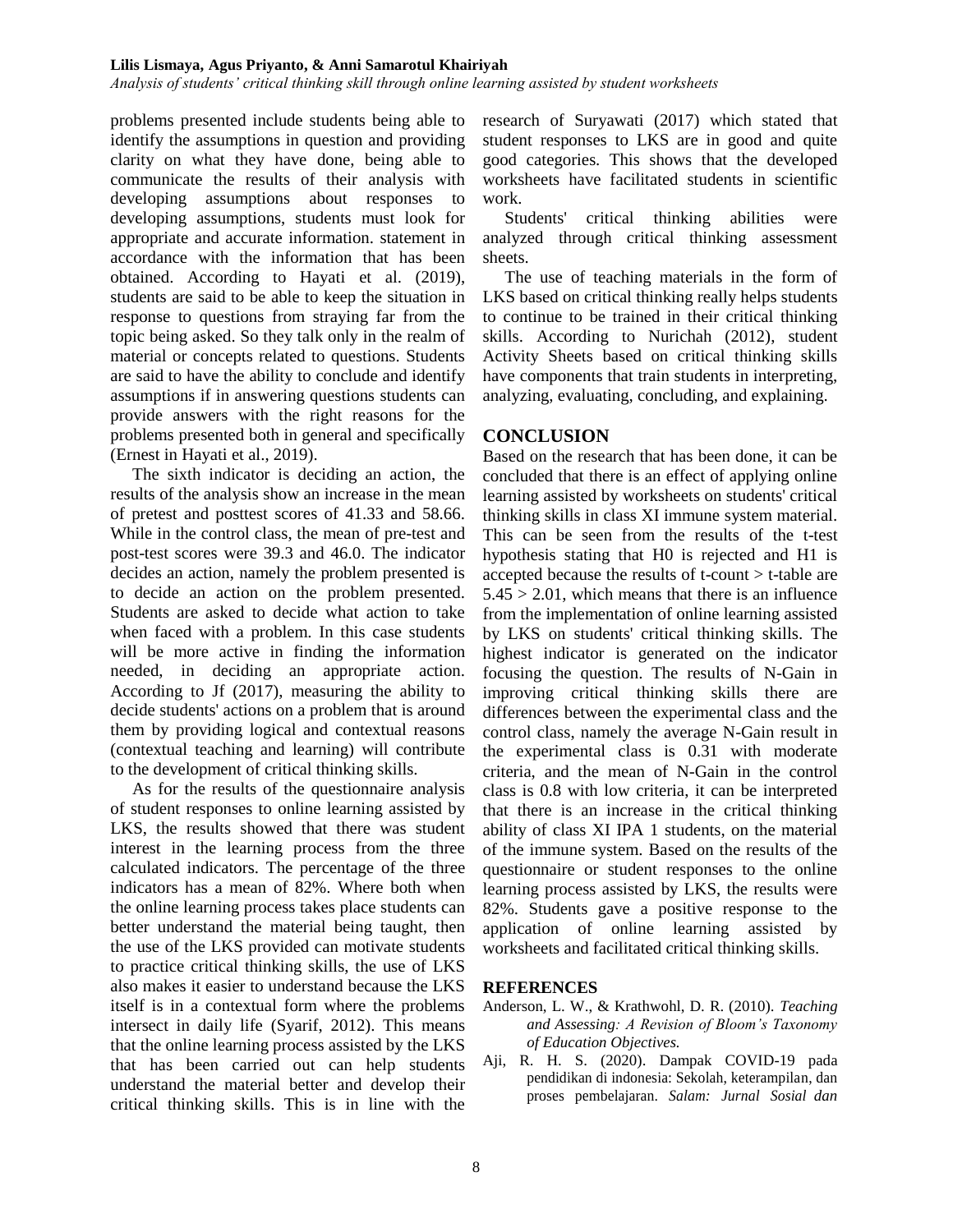*Budaya Syar-i, (7)*5, 395-402.

- Arafah, S. F., Priyono, B., & Ridlo, S. (2012). Pengembangan LKS berbasis berpikir kritis pada materi animalia. *Journal of Biology Education, 1*(1), 79-88.
- Ariyana, Y., Pudjiastuti, A., & Bestary, R. (2018). *Buku Pegangan Pembelajaran Berorientasi pada Keterampilan Berpikir Tingkat Tinggi: Program Peningkatan Kompetensi Pembelajaran Berbasis Zonasi.* 95.
- Astuti, P., Purwoko, P., & Indaryanti, I. (2017). Pengembangan LKS untuk melatih kemampuan berpikir kritis dalam mata pelajaran matematika di kelas VII SMP. *Jurnal Gantang, 2*(2), 145-155.
- Cahyani, A., Listiana, I. D., & Larasati, S. P. D. (2020). Motivasi belajar siswa SMA pada pembelajaran daring di masa pandemic covid-19. *Jurnal Pendidikan Islam, 3*(1), 123-140.
- Delen, E., & Liew, J. (2016). The use of interactive environments to promote self-regulation in online learning: A literature review. *European Journal of Contemporary Education, 15*(1), 24–33.
- Ennis, R.H. (1996). *Critical Thinking*. New York: New York Times Company.
- Hayati, L., Loka, N., & Anwar, Y. A. S. (2019). Pengaruh model pembelajaran inkuiri terbimbing dengan metode pembelajaran terpadu kemampuan berpikir kritis. *Chemistry Education Practice.*
- Islamia, N. (2019). *Pengembangan Lembar Kerja Siswa Berbasis Keterampilan Berfikir Kritis Sebagai Bahan Ajar Mata Pelajaran Biologi.* Lampung: Universitas Islam Negeri Raden Intan Lampung.
- Ita, N., & Listyaningsih, L. (2014). Pengaruh model Problem Based Instruction (PBI) melalui Lembar Kerja Siswa (Lks) pada mata pelajaran Pkn terhadap peningkatan kemampuan berpikir kritis siswa di kelas XI IPA SMA Negeri 2 Lamongan. *Kajian Moral dan Kewarganegaraan, 2*(2), 358- 371.
- Jf, Fasjiyuni. (2017). Deskripsi kemampuan berpikir kritis siswa pada materi minyak bumi kelas XI MIA 3 SMAN 4 Pontianak. *Jurnal Pendidikan dan Pembelajaran Khatulistiwa, 6*(10), 57-65.
- Khotimah, P. C. (2017). Pengembangan Lembar Kerja Siswa (LKS) untuk melatihkan kemampuan berpikir kritis peserta didik SMAN 4 Sidoarjo

pada materi kalor. *Inovasi Pendidikan Fisika, 6*(3), 49-57.

- Lismaya, L. (2017). Pengaruh model pembelajaran berbasis masalah terhadap kemampuan berpikir kritis mahasiswa pada konsep spesiasi. *Quagga Jurnal Pendidikan dan Biologi, 9*(1), 73-80.
- Nikmaturrohmah, N. (2016). *Analisis keterampilan menyimpulkan peserta didik kelas XI menggunakan model pembelajaran inkuiri terbimbing pada materi hidrolisis di MA Al Asror* (Unpublished Doctoral dissertation). UIN Walisongo.
- Nurichah, E. F. (2012). Pengembangan lembar kegiatan siswa berbasis keterampilan berpikir kritis pada materi keanekaragaman hayati. *BioEdu*, *1*(2), 45- 49.
- Pangondian, R. A., Santosa, P. I., & Nugroho, E. (2019). Faktor-faktor yang mempengaruhi kesuksesan pembelajaran daring dalam revolusiindustri 4.0. In *Seminar Nasional Teknologi Komputer & Sains (SAINTEKS), 1* (1), 73-82.
- Pujianti, M. (2020). Penerapan model problem based learning terhadap keterampilan berpikir kritis siswa pada konsep sistem reproduksi. *Jurnal Pendidikan Biologi*
- Sugiyono. (2017). *Metode Penelitian Kuantitatif, Kualitatif, dan R&D*. Bandung: Alfabeta.
- Suryani, I., Mardiati, Y., & Herlanti, Y. (2016). Pengaruh penggunaan Lembar Kerja Siswa (LKS) berbasis kontekstual terhadap hasil belajar siswa pada konsep sistem gerak manusia. *EDUSAINS*, *8*(2), 150-156.
- Suryawati, E. (2017). Pengembangan lembar kerja siswa biologi SMA berbasis pendekatan ilmiah untuk meningkatkan keterampilan berfikir siswa. *Jurnal Pendidikan Biologi*, *6*(2), 91-99.
- Syarif, I. (2012). Pengaruh model blended learning terhadap motivasi dan prestasi belajar siswa SMK. *Jurnal Pendidikan Vokasi*, *2*(2), 85-93.
- Wahyuni, S. (2015). Pengembangan bahan Ajar IPA untuk meningkatkan kemampuan berpikir kritis siswa SMP. In *PROSIDING: Seminar Nasional Fisika Dan Pendidikan Fisika, 6*(6), 95-107.
- Yamin, M., & Syahrir, S. (2020). Pembangunan pendidikan merdeka belajar (telaah metode pembelajaran). *Jurnal Ilmiah Mandala Education*, *6*(1), 37-46.